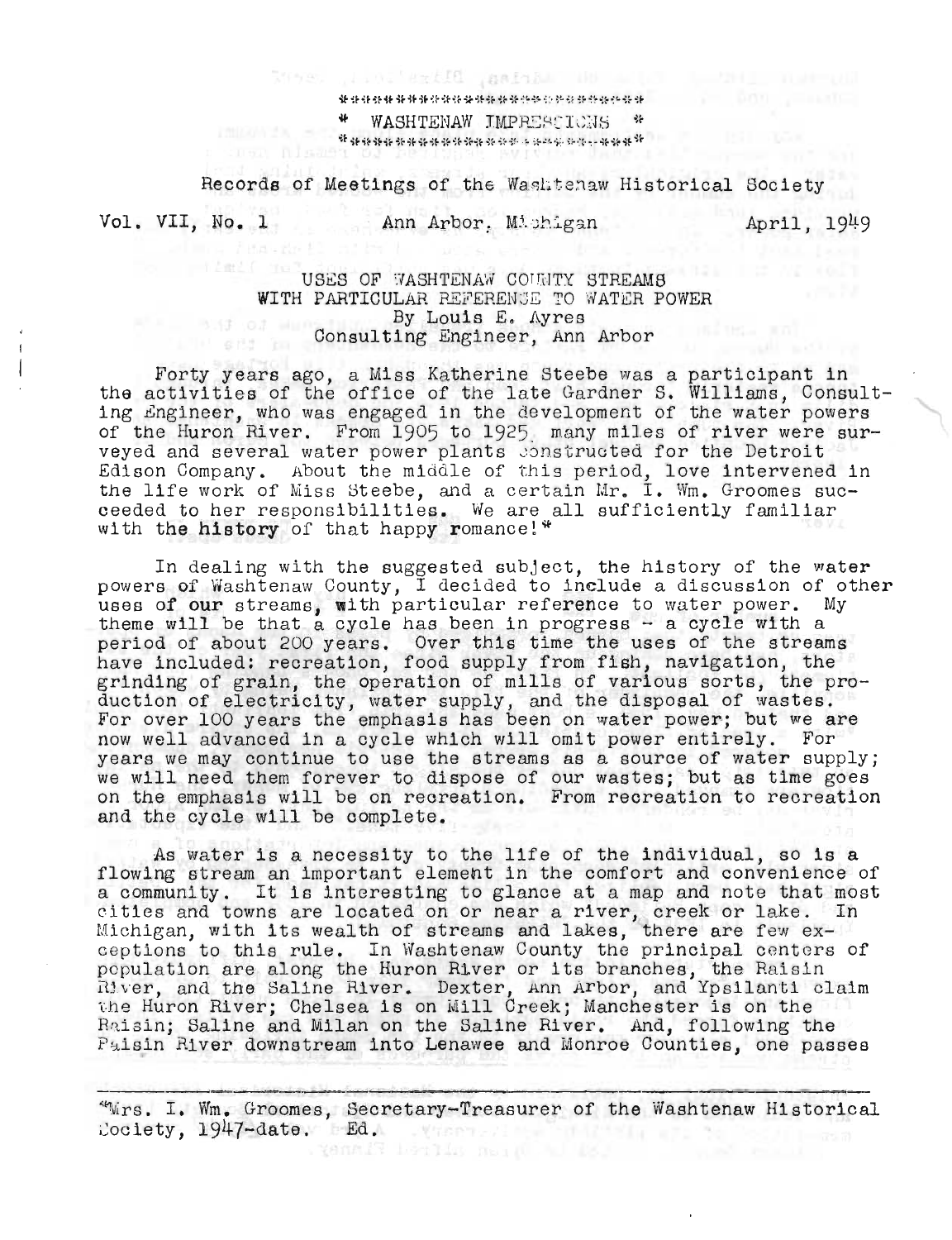through Clinton, Tecumseh, Adrian, Blissfield, Deerfield, Petersburg, Dundee, and on to Monroe.

Why did the settlements take place along the streams, and why are the communities that survive required to remain near running water? The original clean clear streams, maintaining their flow during the summer by the outflow from the wooded areas and swamps, provided land drainage, recreation, fish for food, navigation, and water power. In Washtenaw County, as elsewhere in the early days, we read that the forests and waters abounded with fish and game. The flow in the streams in those days was sufficient for limited navigation.

The Indians in their canoes travelled upstream to the headwaters of the Huron, thence by  $P_0$ rtage to the headwaters of the Grand River and on to the west. One route was through Little Portage Lake, thence westerly through Half Moon and Patterson Lakes, through Unadience westerly through half moon and ratterson bakes, through ona-<br>dilla on P<sub>O</sub>rtage Creek, and thence into the headwaters of the Grand Alver. The number of "Portage" lakes and creeks in Washtenaw and Jackson Counties suggest other portages between the Huron and Grand Rivers.

In 1908 I first encountered the legal ruling that the Huron River was a navigable stream up to Rawsonville. All deeds to property below Rawsonville run to the river bank; all deeds upstream to the thread of the stream.

In Mr. Finney1s history of Washtenaw County\* (from which I shall make a number of quotations), we are told that "flat boats of fifteen or twenty tons burden, propelled by poles in the hands of operdeen or twanty tons burden, properied by poles in the hands of oper-<br>ators, ha<u>d</u> been coming up the <u>r</u>iver sinœe the first year of the settlement /of Ypsilanti, in 1825/ as far as 'Snow's Landing', now Rawsitement for ipsilantly in form as far as bhow s banding , now have interested by the remainder of the trip to Ypsilanti being by wagon;" and that in May, 1834, a boat made the trip from Ypsilanti to Detroit With a load of flour consisting of 125 barrels, the entire distance being covered in thirty-six hours." A Detroit newspaper, commenting oring covered in this ty-six hours. A betroit hewspaper, commenting<br>on this trip, said that "after the slight impediments to the navigation are removed...by expending a trifling sum of money, the Huron river may be rendered navigable as far as Ypsilanti or Ann Arbor for steamboats of from thirty to forty-five tons." And "the expectation" at that time "that hereafter the produce and importations of a considerable portion of Washtenaw County will be transported by water" might have been realized for a time had it not been for the "Detroit and St. Joseph Railroad" which was chartered in 1832 and completed to Ypsilanti in 1838 as the "Michigan Central."

Transportation in the early years was, however, difficult and expensive; "it was a long and tiresome trip to Detroit to procure flour and impossible to bring back lumber in large quantities." This condition forced the rapid building of grist and saw mills. They<br>were built all over the county in the ten years following 1825. No were built all over the county in the ten years following 1825. stream was too small to serve the purposes of the early settlers.

\*Historic Michigan, published by the National Historical Association and dedicated to the Michigan Pioneer and Historical Society in commemoration of its fiftieth anniversary. A 3rd vol.  $\angle$ 192 $\frac{1}{2}$  devoted to Washtenaw County, edited by Byron Alfred Finney.

*r-,*  c. •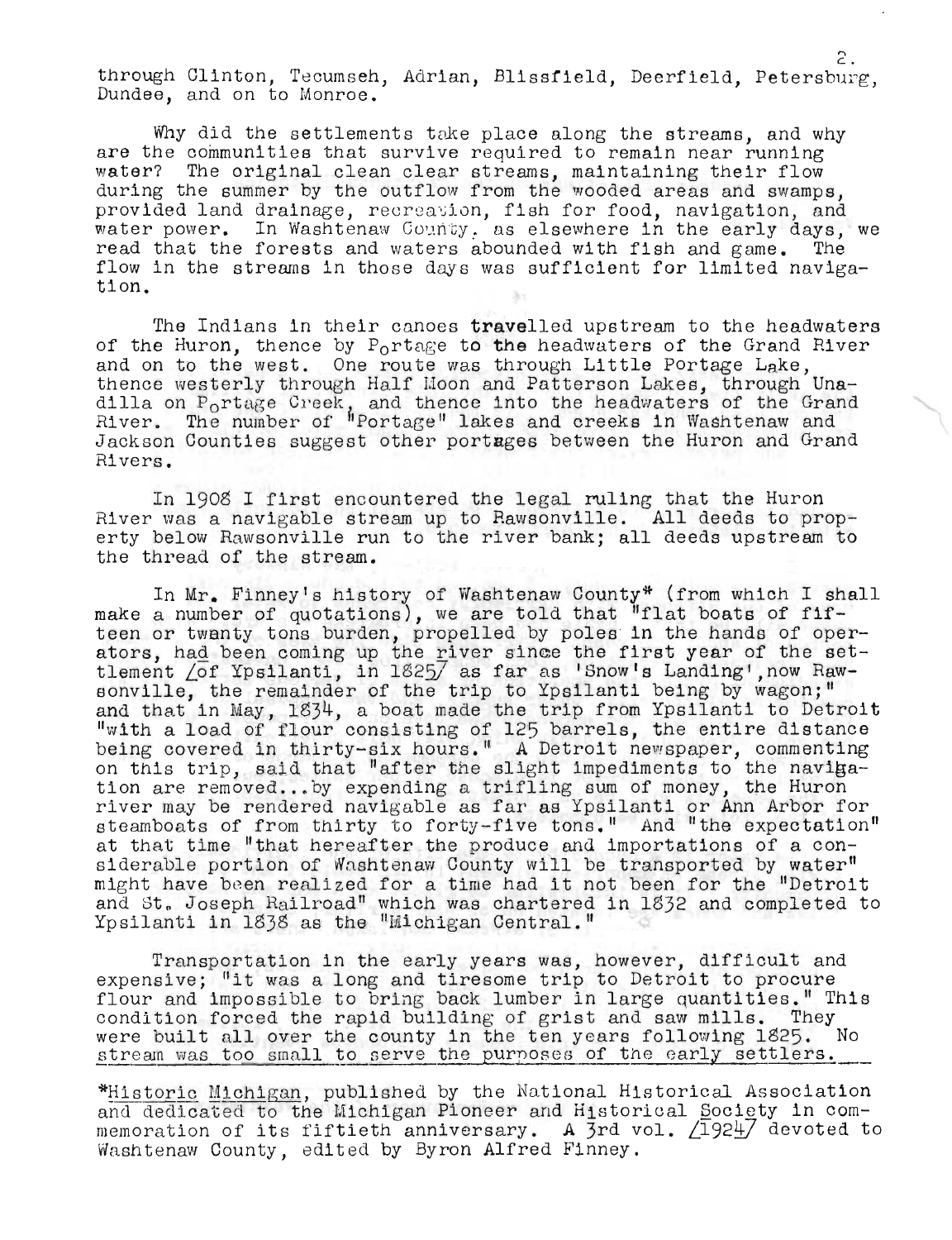3.<br>It is interesting to read in Mr. Finney's history how corn was groun before the first grist mill was erected. "A woman who had was grown before the first grist mill was erected. The woman who had<br>come into the County in 1823 writes: 'It was amusing, the first fall and winter, to hear the corn mills in operation every morning before daylight. There were two in the settlement (Woodruff Grove). They were made as follows: A hole was burned in the top of a sound oak stump; after scraping this clear from coal, a stick about six feet and eight inches in diameter was rounded at one end and hung by a spring pole directly over the stump; a hole was bored through this pestle for handles and the mill was complete. A man would pound a peck of dry corn in half an hour so that one-half of it would pass through a sieve, and little of any other kind of bread was used for two years'."

However, this situation did not last long. We read that by 1825 the first grist mill had been built in Woodruff Grove, probably at the site of the Ypsilanti Water Works dam. And "in the spring of the same year Amariah Rawson had completed his sawmill and placed it in operation, where Rawsonville now stands." (19)\*

Between  $1825$  and  $1829$  there was a grist mill and a saw mill, "another flour mill," and water power to run machinery in a foundry, all developed in Ypsilanti. About the same time there was a sawmill and grist mill built in Ann Arbor. In lS26 a saw mill and grist mill and griss mill bails in him hiber. In 1929 a saw mill and griss mill saw mill was built "in Dexter Township," presumably on the Huron River at Hudson Mills (2); and Judge Dexter had already built a dam across Mill Creek near the village of Dexter. We also read that in 18 2S a saw mill was built in Salem Township, although one may be at a loss to know upon what stream; it may have been on the head waters of Flemingls Creek. (3) In 1832 a saw mill was built at Dover on the Huron River.  $(4)$  In 1832 and 1834 two saw mills were built in Lima Township, probably on the South Fork of Mill Creek  $(5)$ ; and in 1835 a grist mill appeared in . Johnston Tomman by the Huron and the Huron and the Huron a grist mill apposited in woodter romanip, proceeding on the March.<br>River in the Village of Dexter. (6) In 1854 a paper mill was built at Geddes  $(7)$ ; and in 1879 a saw mill appeared in Scio Township, which may have been either at Scio  $(8)$  or Delhi Mills.

I have found no dates on the other streams except that a saw mill and grist mill were built at Manchester (9) in 1832; and that the original mill at Sharon (10) was probably built about the same time.

Turning now from Mr. Finney's history to an 1874 atlas of the county, one is amaz ed to note the loc ations of 5S mills. The HUron River, in particular, was a useful stream, as it falls 200 feet from Portage Lake to Rawsonville. But Mill Creek had its share, also Fleming's Creek, and likewise the Raisin and Saline Rivers, and Paint and Stoney Creeks in Augusta Township.

\*Figures in parentheses refer to mill sites located, approximately, on the appended sketch map.

> - 武治 - 白 助古 段限 SHO JUDIA TenJong har amos as test allieva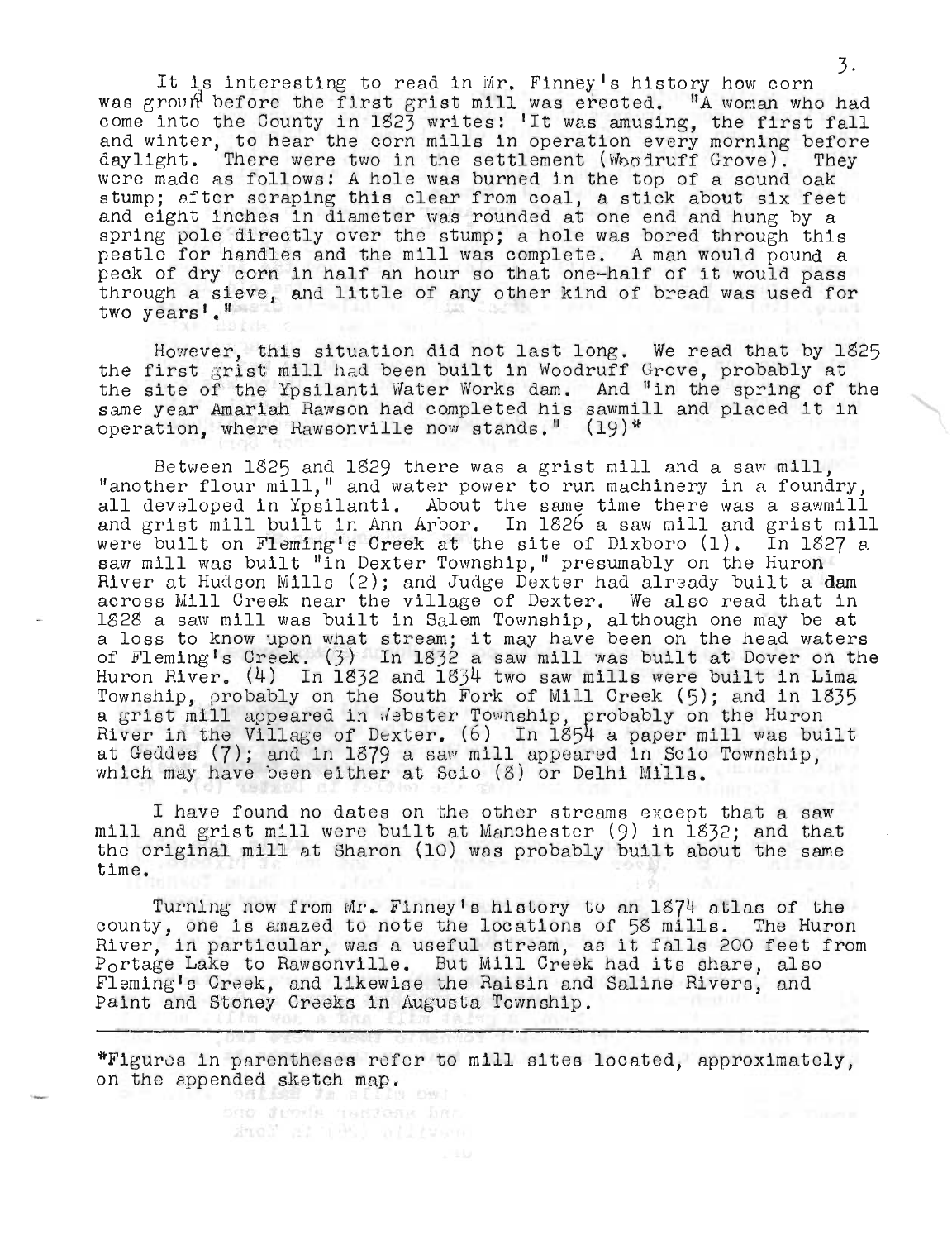On the Huron River we find a mill at Dover  $(4)$ , at the first, road crossing south of  $P_0$ rtage Lake, two at Hudson Mills (2), where Territorial Road crosses the Huron. At Dexter, there were four mills, including two on Mill Creek (6); at Scio we find three (5); at Delhi three (11); at Osborne, just below Delhi (12), one; at Fosters there were three (13), including a paper mill and a woolen mill; at the present site of Barton Dam (14) "where a town was laid out a short distance above the Village of Ann Arbor that was to deprive the latter of all claims to existence," Then above Ann Arbor there was a dam just west of Whitmore Lake Road and the M.C.R.R. (15) In Ann Arbor we find a woolen mill, Sinclair's Mill, and the Ann Arbor Agricultural Works, all taking their supply from the old Argo headrace. (16) Also there was a grist mill on Allen's Creek, near the foot of Main Street, at the cnd of a long head race which extended back to the west to about Huron Street; and near the upper end of this race, on the south side of HUron Street, there was a foundry that used water power. And over in the 5th ward there was a grist mill oh Broadway, where the old creek crossed the street, with a dam about 1000 feet upstream, in the valley of the present highway cutoff, probably near the location of the present Arbor Springs Water Company.

4.

Below Ann Arbor was "Geddesburg" (7), and then the Superior Paper Mill. (17) In Ypsilanti (18) there was a woolen mill at Forest Avenue on the south side of the river, and another mill on the north side; then a grist mill and a flour mill at Cross Street; the "Huron Mills" below Congress Street; and finally Cornwell's paper mill at Race Street, site of the present water works dam. At Rawsonville (19) there were two mills.

This totals about 30 mills on the Huron Hiver proper, plus three on the creeks at Ann Arbor.

Now going to Mill Creek, there was a mill on the north branch, at the outlet of Mill Lake (20), one on the middle branch at a spot once called Sylvan Center (21), southwest of Chelsea; and two on the south branch, one in Lima Township (5) and another further west in South Branch, one in Bina Township (3) and another further west in<br>Sylvan Township (22), and two near the outlet in Dexter (6). This totals six.

On Fleming's Creek, there were at least two mills, one still existing at the River Road crossing  $(23)$ , and one at Dixboro.  $(1)$ Also, as noted above, there was a sawmill built in Salem Township in 1829; it must have been on the upper waters of Fleming's Creek.  $(3)$ 

This makes a total for the Huron and its branches of 42 mills.

On the Raisin River, at Sharon (10), there were originally two mills; at Manchester (9) there were two just south of Broadway, and two on the east side of town, a grist mill and a saw mill; and at River Raisin (24) in Bridgewater Township there were two, a grist mill and a saw mill. This totals eight on the Raisin River.

On the Saline Rlver there were two mills at Saline (25), one about a half mile south of Saline, and another about one mile south of Saline; and there was ono at Mooreville (26) in York Township. This totals five on the Saline River.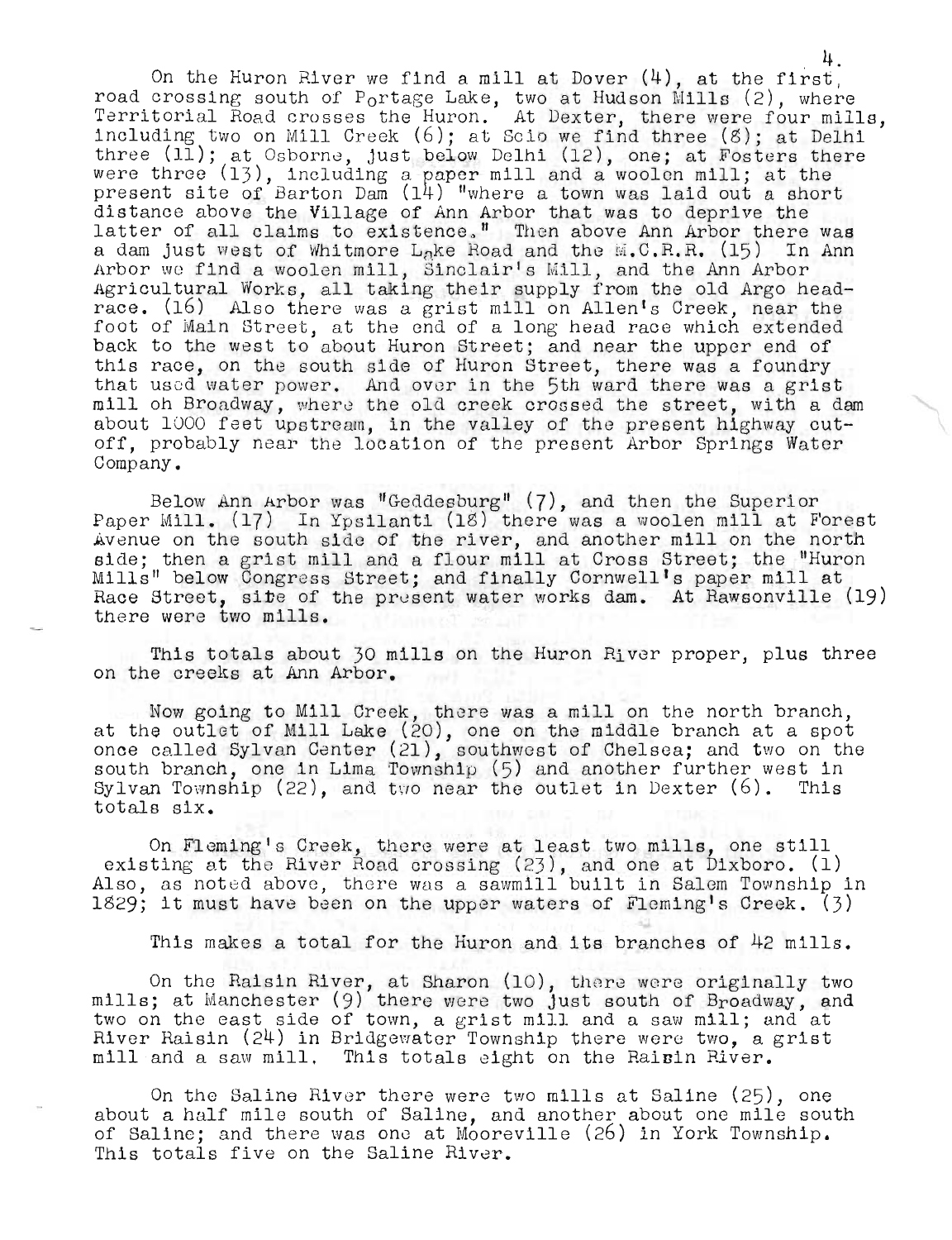Also, believe it or not, there was a mill on Paint Creek (27) and two on Stoney Creek (28), all in August Township. Stoney Creek rises in York Township and flows southeasterly into Lake Erie.

This makes a total of 58 mills in Washtenaw County, seventy-five years ago. Of course there were not that many dams, but there were probably at least 38 dams. These first small water powers consisted of low head dams, 10 feet or less in height, of timber and stone-fill, with frequently a head race or a tail race, or both, with one or more mill buildings taking their water supply from the common race.

To a considerable extent these early mills were home-made, probably with wooden overshot or undershot water wheels, wooden shafting and gears, driving mill-stones, saws, etc. These wheels looked like the side paddles on a Mississippi River steam-boat or one of the present  $D \& C$  steamers. As the side-wheelers were superseded by propellers, so the old mill wheels were soon replaced by reaction turbines.

Much ingenuity went into the construction and operation of these early mills. I was fortunate to live during the winter of 1910-11 early mills. I was fortunated to live daring the winter of literature. power job on the St. Joseph River. This man, Mr. Leland, was then in his 80's, and he lived beside his old mill and machine shop which were still standing. In spite of his age and infirmities he was still a skilled mechanic. One had but to know such a man to realize the native skill, inventiveness and self-reliance of the old mill-wrights.

If one scours Washtenaw County, the remains of some of these old mills are still to be found. A few have been rebuilt. Recently we visited Unadilla and talked with the daughter of the man who owned and operated the old mill. (29) We also visited the remains of the site on the south branch of Mill Creek (5), near Fletcher and Jerusalem Roads, and visited with a store-keeper at that corner who had owned and operated the mill and had sold the site to the Washtenaw County in 1932. This old mill had been built in 1832 and had changed hands five times in 100 years. The remains of the old mill dam, a long head-race and pieces of old machinery at the lower end of the race showed where a typical mill had been. From those still living, something can be learned of the life and activities that centered arouhd these old mills.

Most of the old "grist mills" were built in the later 1820's and the 1830's. A few decades later, the available power of the Huron River justified consolidations of the smaller mills into large ones, using reaction turbines, for manufacturing purposes. "The first paper mill started in Ypsilanti, began operation in 1355, and was example and the state of the manufacturing purposes. The lines<br>happer mill started in Ypsilanti, began operation in 1855, and was<br>known as the Cornwell Paper Mills. . . The Peninsular Paper Company was incorporation in 1367... In 1397 the buildings on the north side (of the niumal bunded in the north side of the niumal bunded in the north side of the niumal bunded in the north side of the niumal bunded in the south s (of the river) burned and the plant on the south side was enlarged." It was not until 1916 that the old wooden rock-filled dam was replaced by the present concrete structure and a power house built to generate electricity to operate the motors in the paper plant.

"In 1900 the Michigan Milling Company was organized for the purpose of manufacturing flour" in Ann Arbor, and this company consolidated the "old Argo Mills in the fifth ward". ..the City Mills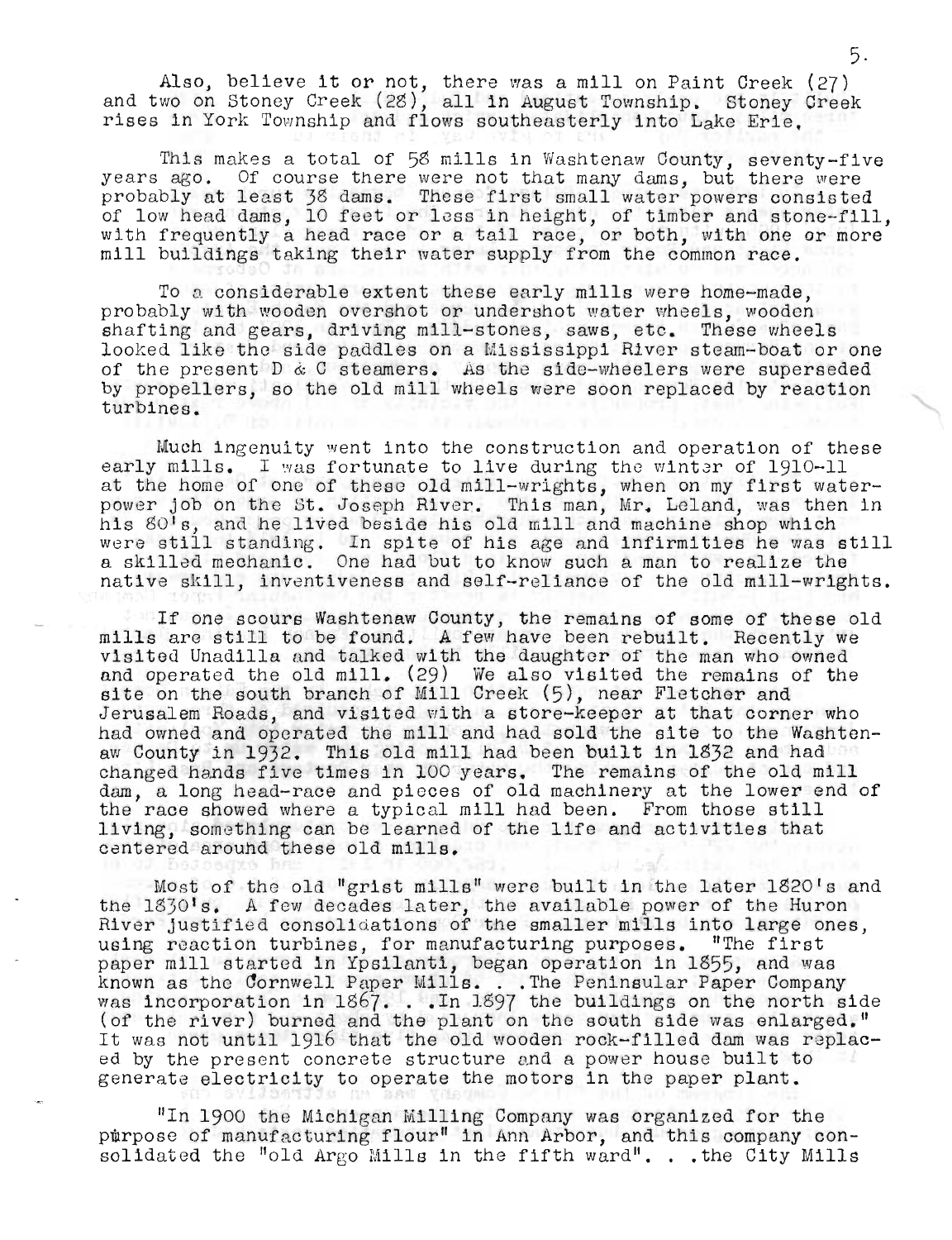(built in the early seventies) and Delhi Mills, built in 1879. These three mills, thus consolidated, which had driven out the grist mills of the earlier days, were to give way, in their turn, to more modern electric power plants. tunil al informa

In 1905 the Detroit Edison Company began its purchases of the water powers along the Huron River. The first investment was made in July, 1905, with the purchase of the Geddes Power Plant of the Washtenaw Light and Power Company. Later in the year, the Argo Power at Ann Arbor was acquired, together with the powers at Osborne and Delhi. further up the river. Rights near the eastern limits of Ann Arbor were next acquired from J. F. Lawrence and the Felch Estate, forming part of a future improvement at Geddes. Then in 1907 the interests of the Harvey Cornwell heirs in powers at Barton and Fosters, the plant of the Ypsilanti Paper Company at Superior, and of the Deubel Manufacturing Company and Deubel Brothers at Ypsilanti were acquired. Following that, properties in the vicinity of and above Dexter were bought, and early in 1908 purchases in the vicinity of Belleville were begun.

The first dam built by the Edison Company was at Barton in 1912. This was followed in 1913 by the reconstruction of Argo with a concrete dam, higher head race embankments and a new power house.  $In$ 1914 the Superior Power House was rebuilt, and in 1918 the rockfilled dam, which had gone out in a flood, was replaced with a concrete structure. Previously, in 1916, the Geddes dam and power house had been rebuilt, and shortly thereafter the Peninsular Paper Company reconstructed their dam and power house at Ypsilanti. It was not until 1925 that the Edison Company built the French Landing plant (29), creating a lake through Belleville to Rawsonville.

This was the last construction undertaken by the Edison Company, although the water rights had been largely acquired on three more dams, namely one at Rawsonville, backing the water into Ypsilanti, and, above Ann Arbor, one at Delhi, backing the water up to Dexter, and one at Dexter, backing the water up over Portage and Base Line lakes. of and de sa hideem big

This entire program for the Huron River contemplated nine plants, developing 225 feet of head, and creating a total pond area of 5500 acres, was estimated to cost 2,682,000 in 1912, and expected to produce 45 million Kilowatt hours annually at a cost of 0.6 of a cent per Kilowatt hour. But seven of these plants only were built, five by Edison, one by Peninsular Paper Company, and one by Henry Ford.

A large part of the cost of producing water power is interest on the investment; much of the cost of steam power is coal. Between 1912, when the estimates were made, and 1925, when French Landing was built, construction costs increased by about 250 per cent; and today construction costs are more than five times those prevailing in 1912.

The program of the Edison Company was an attractive one in 1912, but by 1925 rising costs caused its abandonment. Not only had water power costs gone up, but steam plant generating costs had gone down,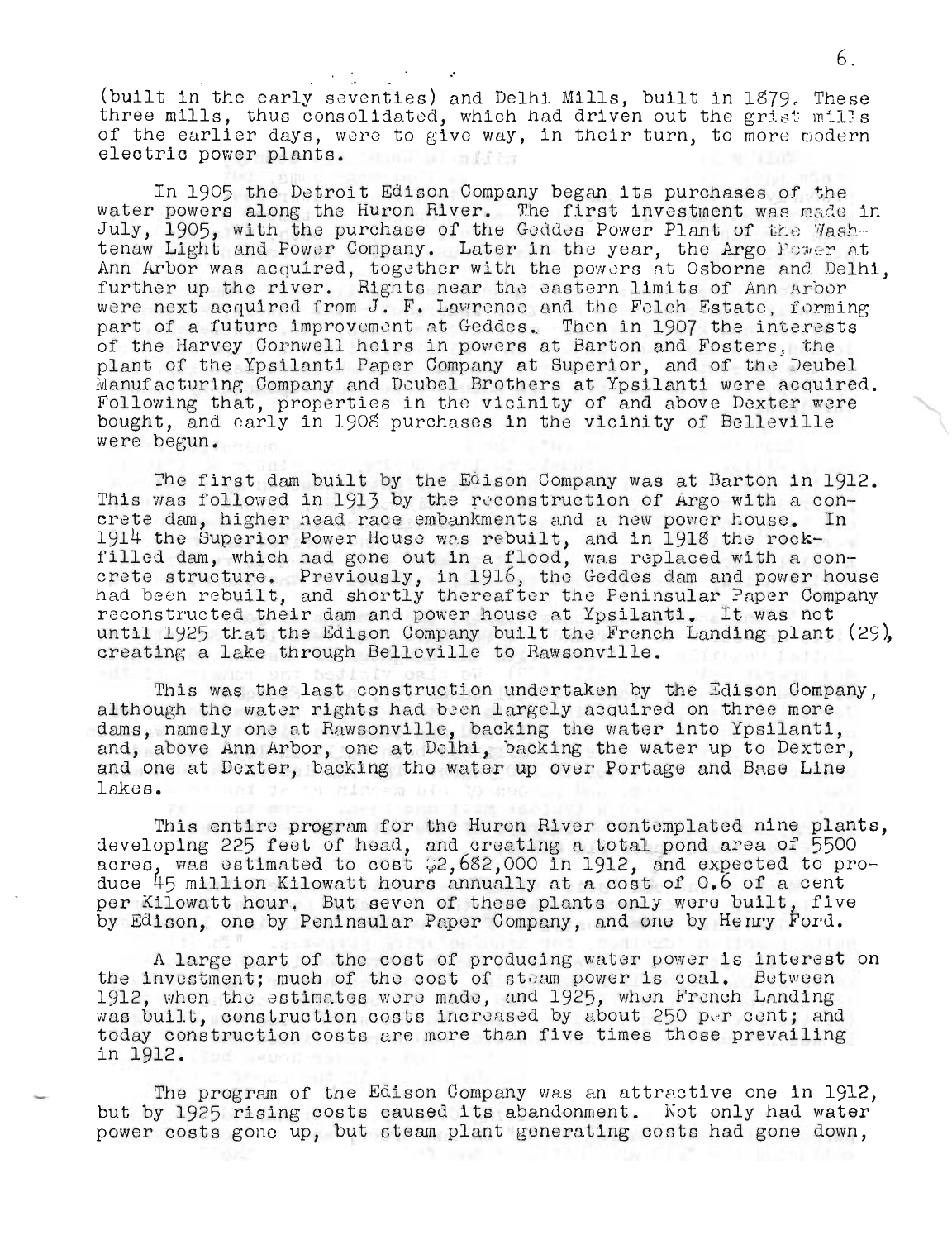due to improvements in the efficiency of large high-pressure boilers and huge steam turbines. Also, Detroit had grown so much that the amount of power available on the Huron River was but a drop in the bucket. If all of these water-power plants had been built, and were now in operation, their combined annual output would probably not exceed six-tenths of one percent of the power generated in the several steam plants of the Edison Company.

Another factor affecting the decision was stream flow. The records began to show less flow than had been anticipated. The actual average flow during the last 20 year; including all floods, much of which must be wasted, has been less than the anticipated available flow, based on the records prior to 1912, River flows vary. of course, with the years and decades, and a year may come when the average annual flow will exceed all past records. But certain permanent changes have taken place, with the clearing and drainage of land, which accentuate both flood and low-water flows. Floods tend to be increased and low flows decreased; and unless the available storage is sufficient to effect considerable equalization of flow, the available power is reduced.

Also, the original program contemplated backing the water up onto P<sub>o</sub>rtage and Base Line Lakes for additional storage; but with the development of cottages on these lakes; many of them built down to low-water levels, such storage p08Gibilities have been eliminated. And, incidentally, a new and difficult problem of the regulation of these lakes now confronts the owners of the lands and the public.

So, follmving 1925, the Edison Company began selling its rights. A purchaser who came into the market was Henry Ford. He bought the rights at Rawsonville and built that dam in 1930. Mr. Ford had novel plans in connection with water powers. His small plants were to be assembly centers for workmen who would devote a part of their time to farming small plots of adjacent land. He bought the rights on Mill Creek at Dexter, the dam at Sharon and rebuilt it; also dams at Manchester, and Saline, and Milan, and at Brooklyn (30) in Jackson County, and Dundee in Monroe County. He also developed a chain of five plants on the Rouge River in Wayne County, just upstream from his home, and others.

In the case of Rawsonville, Mr. Ford had a weird scheme incorporated in the design. Large oil-cylinder operated sluice gates were installed within the dam, having sufficient hydraulic capacity to empty the pond in the spring in order to make the land available for farming during the summer. The trouble with the plan was that, should the pond ever be emptied for summer farming, it could rarely be filled in the fall in time to produce power in the winter. So far as I know, no attempt was ever made to put this scheme into operation.

It is safe to prophecy that the days of water power in Washtenaw County nre numbered. No new power will be constructed for its commercial value as water power alone. The existing dams can be maintained for decades, but the time may not be too far distant when the water wheels will cease to generate electricity. The art of power production moves on and, in spite of John L. Lewis, coal will produce the power needed in this area until it is superseded, as it will be, by atomic energy.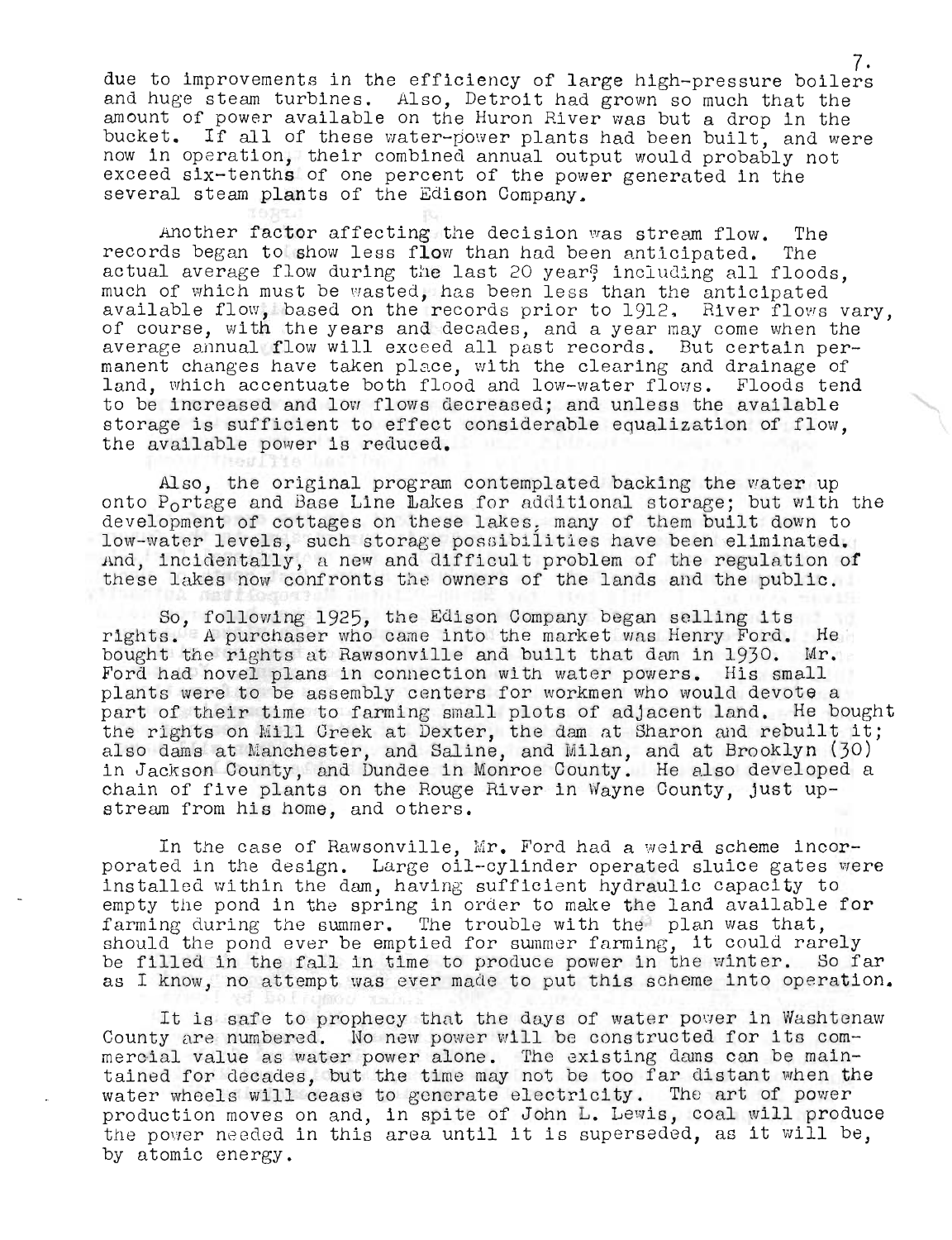However, as I noted at the outset, there are three other uses of our streams that will continue - water supply, disposal of wastes, and recreation. The Huron River may continue for years to furnish us with a part of our water supply; wells alone will not meet the needs. With the clearing of the forests and the drainage of swamps, the levels of ground water have been falling everywhere. Washtenaw County is no exceptIon. But there is enough water in the Huron River to provide an adequate supply for a larger population than we have at present, and it can be purified and softened to meet good health standards. If in the future a metropolitan area develops around Ann Arbor, the answer wlll be water from the Great Lakes. The problem of water supply, with the increased demands for manufacturing and other uses, is becoming acute for many inland cities. We are fortuna te in Michigan to be surrounded by the Great Lakes. The time may come when many of our inland communities will lay long pipe lines to these lakes for water.

Finally, running streams will always be required to carry away our purified wastes. Sewage can be treated by modern methods so as to render it unobjectionable when discharged into the streams, but there is no other way to dispose of the purified effluent except through the natural water courses.

As to recreation, one may be sure that, in the eyes of the public, it will be the principal value in our streams in the future. An oxcellent example of the possibilities for recreational facilities is the new Kensington Park, on the Huron River, just north of Grand River Avenue. In this park the Huron-Clinton Metropolitan Authority, by the construction of a dam and creation of a lake, has provided a beautiful recreational area, in hilly country, with views suggestive of the natural vistas of mountain lakes. If you have not visited this park you should do so as soon as the season opens. You may then visualizo more clearly the end of the cycle - the transformation of our present uninviting streams back into clear and sparkling waters for swimming, boating, fishing and skating, with sand beaches and picnic grounds, to the end that our children's children will have naturels playgrounds at their doorsteps, available to all.

Ann Arbor, Michigan March 24, 1949

Ŗ

Announcing the appearance of Part I of Index of the History of Washtenaw County, Michigan, published by Chas. C. Chapman and Company, 1881, covering pages 1-799. Index compiled by Louis W. Doll and Geneva Smithe, Ann Arbor, Mich1gan, 1948, Typing and supplies furnished by Michigan State Library. Bound, typewritten copies available for reference at Michigan Historical Collections. Ann Arbor; Burton Historical Collections, Detroit; and Michigan inn arbor; burton nistorical collections, betroit; and michigan<br>State Library, Lansing, Part II, covering the remaining 953 pages, is in preparation. - Ed,